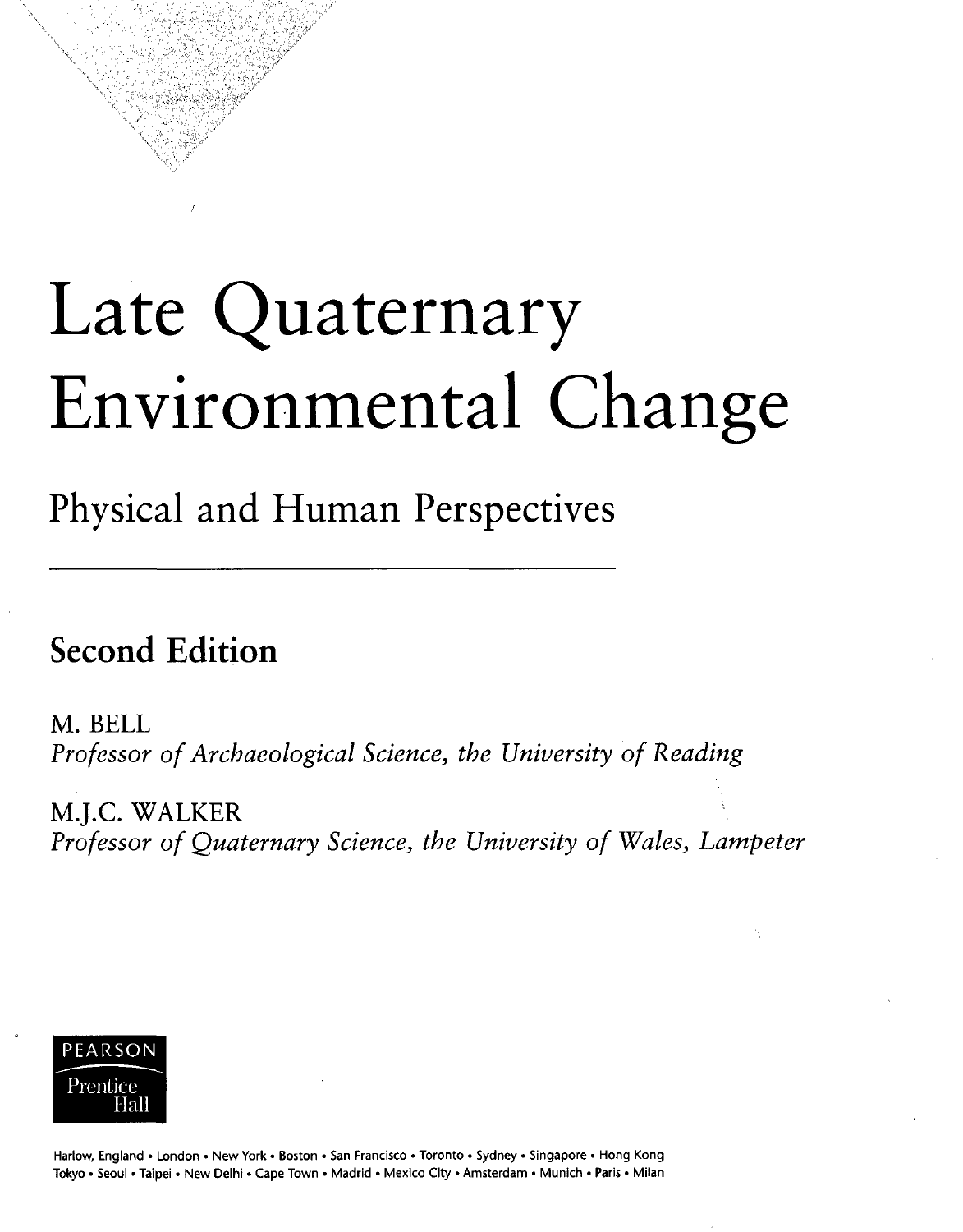

| Preface to Second Edition |                                        | xi               | Chironomids                          | 29 |
|---------------------------|----------------------------------------|------------------|--------------------------------------|----|
| Acknowledgements          |                                        | xii              | Cladocera                            | 30 |
|                           |                                        |                  | Ostracods                            | 30 |
|                           | 1 Environmental change and             |                  | Foraminifera                         | 30 |
|                           |                                        | $\mathbf{1}$     | Charred particles (charcoal)         | 30 |
|                           | human activity                         |                  | Sedimentary evidence                 | 31 |
|                           | Introduction                           | $\mathbf{1}$     | Peat                                 | 32 |
|                           | Earth science, geography and           |                  | Lake sediments                       | 32 |
|                           | archaeology                            | $\boldsymbol{2}$ | Cave sediments                       | 33 |
|                           | Changing perspectives in science       | 5                | Glacial sediments                    | 35 |
|                           | The causes of environmental change:    |                  | Periglacial deposits                 | 35 |
|                           | cycles, pattern and chance             | 6                | Slope deposits                       | 36 |
|                           | Questions of scale: space and time     | 9                | Alluvial deposits                    | 36 |
|                           | Environmental change and human         |                  | Aeolian deposits                     | 38 |
|                           | perception                             | 11               | Palaeosols                           | 39 |
|                           | Scope and structure of the book        | 14               | Coastal deposits and landforms       | 39 |
|                           | Note on dates                          | 16               | Marine sediments                     | 40 |
|                           |                                        |                  | Ice cores                            | 41 |
|                           | 2 Evidence for environmental<br>change |                  | Isotopic evidence                    | 42 |
|                           |                                        | 17               | Microfossils in deep-ocean sediments | 42 |
|                           |                                        |                  | Ice cores                            | 43 |
|                           | Introduction                           | 17               | Speleothems                          | 43 |
|                           | Scientific methodology                 | 17               | Tree rings                           | 43 |
|                           | Inductivism                            | 17               | Peat                                 | 44 |
|                           | Falsification                          | 19               | Lake sediments and other isotopic    |    |
|                           | Multiple working hypotheses            | 20               | studies                              | 45 |
|                           | Chaos theory                           | 20               | Historical evidence                  | 46 |
|                           | Uniformitarianism                      | 21               | Weather records                      | 46 |
|                           | Fossil evidence                        | 22               | Weather-dependent natural phenomena  | 47 |
|                           | Macrofossils                           | 23               | Phenological records                 | 47 |
|                           | Plant remains                          | 23               | Instrumental records                 | 48 |
|                           | Mollusca                               | 24               | Assessment of proxy data sources     | 49 |
|                           | Fossil insects                         | 24               | Uniformitarianism                    | 50 |
|                           | Mammalian remains                      | 26               | Equifinality                         | 50 |
|                           | Microfossils                           | 27               | Taphonomy                            | 50 |
|                           | Pollen and spores                      | 27               | Preservation and contamination       | 51 |
|                           | Rhizopods or testate amoebae           | 27               | Climatic inferences from historical  |    |
|                           | Diatoms                                | 28               | data                                 | 51 |
|                           |                                        |                  |                                      |    |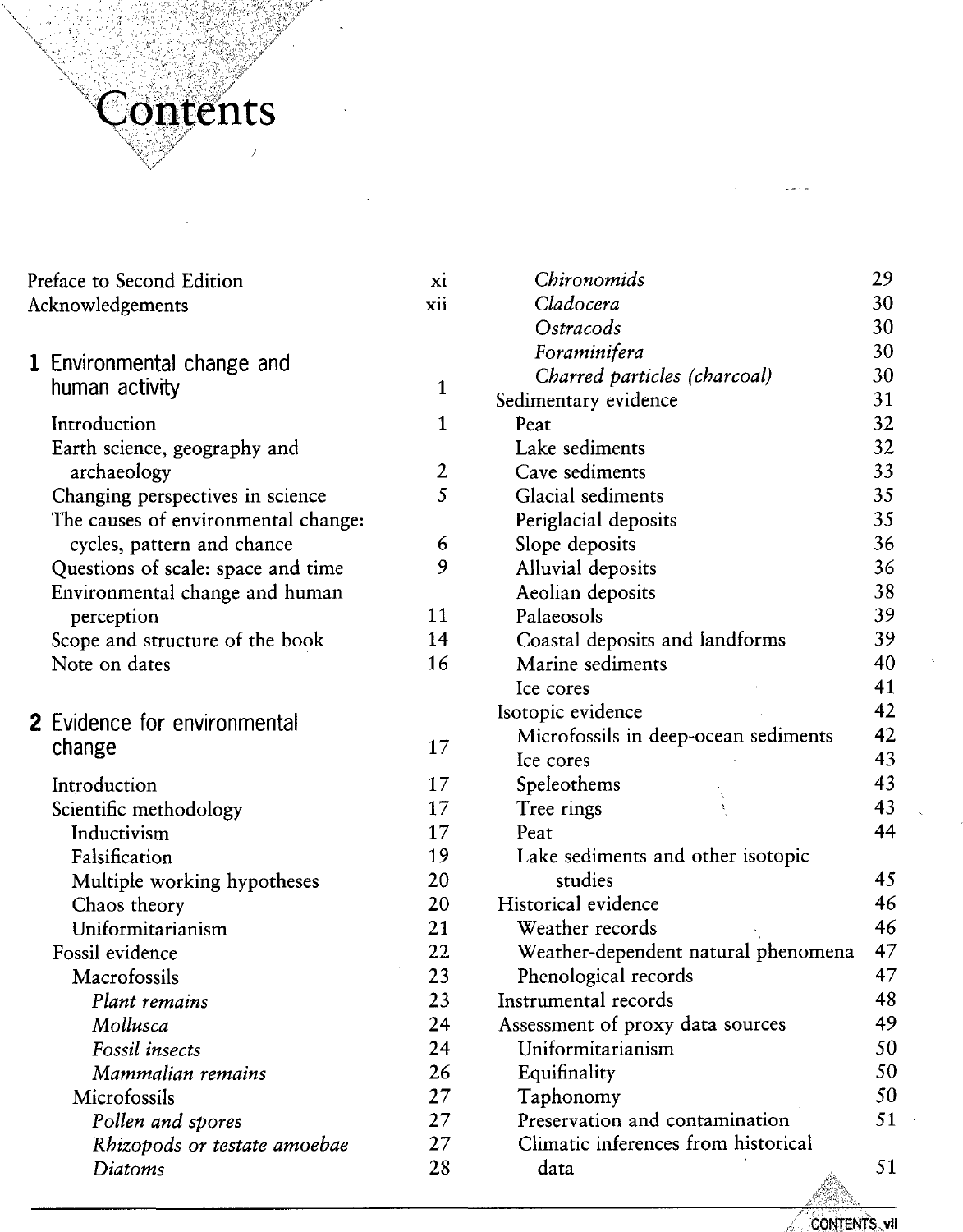| Climatic inferences from other         |    |
|----------------------------------------|----|
| proxy data                             | 52 |
| Dating of proxy records                | 52 |
| Radiometric dating                     | 53 |
| Radiocarbon dating                     | 53 |
| Uranium-series dating                  | 54 |
| Optical dating                         | 55 |
| Other radiometric methods              | 56 |
| Incremental dating                     | 57 |
| Dendrochronology                       | 57 |
| Lichenometry                           | 58 |
| Laminated lake sediments               | 58 |
| Annual layers in glacier ice           | 59 |
| Age equivalence                        | 60 |
| Tephrochronology                       | 60 |
| Palaeomagnetism                        | 60 |
| Oxygen isotope chronology              | 61 |
| Artefact dating                        | 61 |
| <b>Notes</b>                           | 63 |
|                                        |    |
| 3 Natural environmental change         | 64 |
|                                        |    |
| Introduction                           | 64 |
| Patterns of long-term climatic change  | 64 |
| Evidence for long-term climatic change | 65 |
| The nature of long-term climatic       |    |
| change                                 | 67 |
| Climatic changes in the North Atlantic |    |
| region during the last cold stage      | 69 |
| Greenland                              | 70 |

| rue nature or iong-term cumatic        |
|----------------------------------------|
| change                                 |
| Climatic changes in the North Atlantic |
| region during the last cold stage      |
| Greenland                              |
| North Atlantic                         |
| Europe                                 |
| The British Isles                      |
| Northern United States, Canada and     |
| the Arctic                             |
| Causes of long-term climatic change    |
| The astronomical theory                |
| Elements of the astronomical theory    |
| The precession of the equinoxes        |
| The obliquity of the ecliptic          |
| The eccentricity of the orbit          |
| Evidence in support of the             |
| astronomical theory                    |
| Deep-sea cores                         |
| Coral reef sequences                   |
| Pollen data                            |
| Loess/palaeosol sequences              |

72 72 73

| Tropical lake data                       | 82  |
|------------------------------------------|-----|
| Lake sediment data                       | 82  |
| Modifications to the astronomical theory | 82  |
| Patterns of short-term climatic change   | 85  |
| The Lateglacial climatic oscillation     | 85  |
| The early Holocene amelioration          | 88  |
| The Climatic Optimum                     |     |
| (the Hypsithermal)                       | 89  |
| The late Holocene deterioration          | 91  |
| The historical period                    | 93  |
| Cyclical climatic change during          |     |
| the Holocene                             | 95  |
| Causes of short-term climatic change     | 95  |
| Solar output variations                  | 96  |
| Quantitative changes in solar output     | 96  |
| Qualitative changes in solar output      | 99  |
| Volcanic aerosols                        | 100 |
| Geomagnetism                             | 102 |
| Ocean circulation                        | 103 |
| Atmospheric trace gases                  | 107 |
| <b>Notes</b>                             | 107 |
|                                          |     |
| 4 Consequences of climatic change        | 109 |
|                                          |     |
| Introduction                             | 109 |
| The last glaciers in the northern        |     |
| temperate zone                           | 109 |
| Europe                                   | 109 |
| The British Isles                        | 109 |
| North America                            | 110 |
| Iceland and Greenland                    | 111 |
| Deglaciation: the ocean record           | 111 |
| The Lateglacial: Europe                  | 112 |

The Lateglacial: North America Holocene glacier activity

k,

Components of sea-level change

Vegetational and pedological changes Models of vegetational and pedological change The 'cryocratic' phase The 'protocratic' phase The 'mesocratic' phase

Glacio-isostatic changes Glacio-eustatic changes

Periglacial activity Europe

North America Sea-level change

**viii CONTENTS**

*Ice-core data*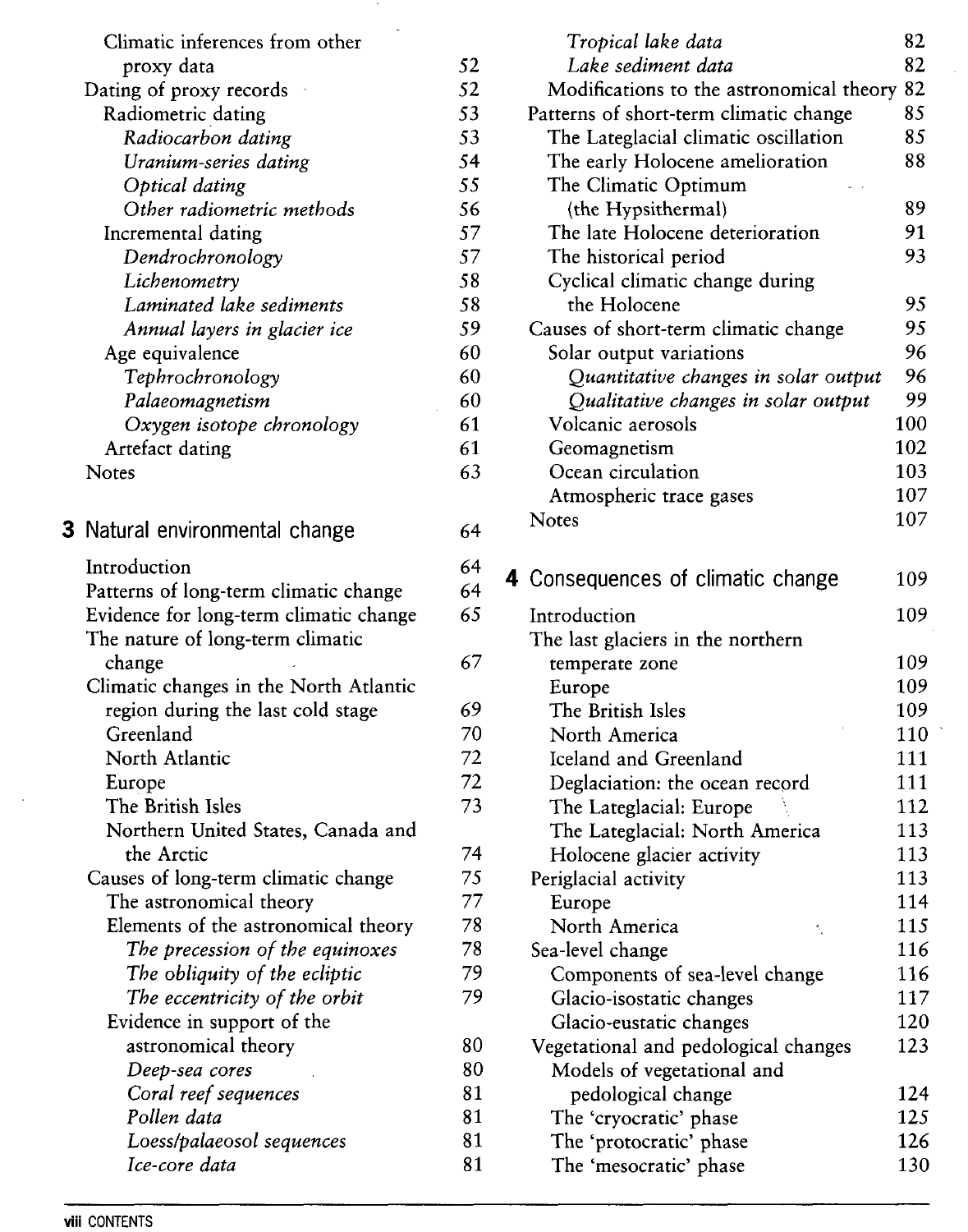| The 'oligocratic' phase               | 130 |
|---------------------------------------|-----|
| Palaeohydrological changes            | 131 |
| The fluvial record                    | 131 |
|                                       |     |
| Glaciofluvial deposits                | 133 |
| Glacial lakes                         | 133 |
| Periglacial palaeohydrology           | 135 |
| Lateglacial palaeohydrology           | 136 |
| Holocene palaeohydrology              | 137 |
| 5 People in a world of constant       |     |
| change                                | 140 |
| Introduction                          | 140 |
| How people cope                       | 140 |
| Environmental change and human        |     |
| evolution                             | 144 |
| People and the Lateglacial/Holocene   |     |
| transition                            | 147 |
| The origins of agriculture            | 150 |
| Introduction                          | 150 |
| South-west Asia                       | 152 |
| America                               | 156 |
| Mesoamerica                           | 156 |
| South America                         | 158 |
| North America                         | 158 |
| Coastal wetlands                      | 159 |
| The Baltic                            | 159 |
| 'Doggerland', the Netherlands and     |     |
| north Germany                         | 161 |
| The Severn Estuary and Somerset       |     |
| Levels                                | 164 |
|                                       |     |
| Coastal change: causes and            |     |
| consequences                          | 166 |
| Geohazards                            | 168 |
| Volcanism                             | 169 |
| Tsunamis and earthquakes              | 172 |
| Asteroids, comets and meteorites      | 173 |
| Coping with the cold                  | 174 |
| The Little Optimum and Little Ice Age | 177 |
| Vinland and Greenland                 | 177 |
| Iceland                               | 179 |
| Britain and European mainland         | 180 |
| 6 Cultural landscapes, human agency   |     |
| and environmental change              | 182 |
|                                       |     |
| Introduction                          | 182 |
| Environmental disturbance factors     | 183 |
|                                       |     |

| Late Pleistocene extinctions                   | 186 |
|------------------------------------------------|-----|
| Holocene island extinctions                    | 191 |
| Burning by hunter-gatherers                    | 193 |
| Mesolithic forest clearance in the             |     |
| British Isles and continental Europe           | 194 |
| The transition to agriculture in central       |     |
| and north-west Europe                          | 197 |
| The elm decline                                | 199 |
| Clearance by early farmers                     | 203 |
| Early farmers in the circum-Alpine             |     |
| zone                                           | 205 |
| Woodland management                            | 205 |
| Woodland clearance in the Americas             | 207 |
| Biological consequences of clearance           |     |
| and farming                                    | 210 |
| Holocene pedogenesis                           | 212 |
| Blanket bogs and raised mires                  | 216 |
| The development of moorland                    | 219 |
| The development of heathland                   | 221 |
| The origins of grasslands                      | 223 |
| Disturbance, human agency and                  |     |
| the structuration of landscape                 | 224 |
|                                                |     |
| 7 People, climate and erosion                  | 226 |
|                                                |     |
| Introduction                                   | 226 |
| Valley sediments in North America              | 230 |
| Mediterranean valleys                          | 232 |
| Central and eastern continental Europe         | 234 |
| British Isles: colluviation in chalk           |     |
| landscapes                                     | 235 |
| British Isles: river valleys                   | 237 |
| Aeolian sediments                              | 239 |
| Lakes                                          | 240 |
| Erosion and flood: perception and              |     |
| response                                       | 243 |
|                                                |     |
| <b>8</b> The role of the past in a sustainable |     |
| future: environment and heritage               |     |
| conservation                                   | 244 |
|                                                |     |
| Introduction                                   | 244 |
| A time perspective for sustainability          |     |
| and biodiversity                               | 244 |
| Archaeological sites in the                    |     |
| landscape                                      | 245 |
| Palaeoenvironmental studies and                |     |
| nature conservation                            | 246 |
|                                                |     |